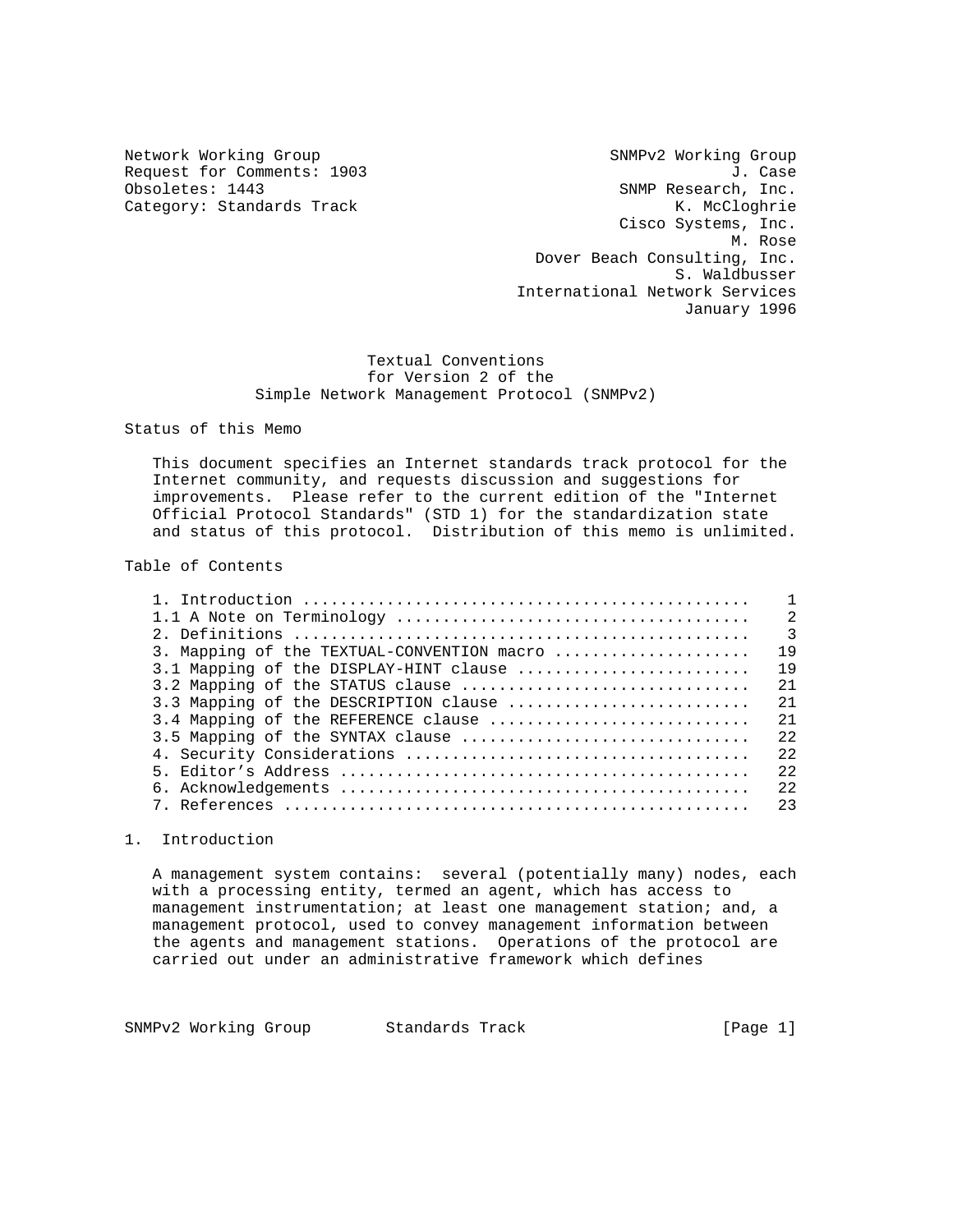authentication, authorization, access control, and privacy policies.

 Management stations execute management applications which monitor and control managed elements. Managed elements are devices such as hosts, routers, terminal servers, etc., which are monitored and controlled via access to their management information.

 Management information is viewed as a collection of managed objects, residing in a virtual information store, termed the Management Information Base (MIB). Collections of related objects are defined in MIB modules. These modules are written using a subset of OSI's Abstract Syntax Notation One (ASN.1) [1], termed the Structure of Management Information (SMI) [2].

 When designing a MIB module, it is often useful to define new types similar to those defined in the SMI. In comparison to a type defined in the SMI, each of these new types has a different name, a similar syntax, but a more precise semantics. These newly defined types are termed textual conventions, and are used for the convenience of humans reading the MIB module. It is the purpose of this document to define the initial set of textual conventions available to all MIB modules.

 Objects defined using a textual convention are always encoded by means of the rules that define their primitive type. However, textual conventions often have special semantics associated with them. As such, an ASN.1 macro, TEXTUAL-CONVENTION, is used to concisely convey the syntax and semantics of a textual convention.

 For all textual conventions defined in an information module, the name shall be unique and mnemonic, and shall not exceed 64 characters in length. (However, names longer than 32 characters are not recommended.) All names used for the textual conventions defined in all "standard" information modules shall be unique.

## 1.1. A Note on Terminology

 For the purpose of exposition, the original Internet-standard Network Management Framework, as described in RFCs 1155 (STD 16), 1157 (STD 15), and 1212 (STD 16), is termed the SNMP version 1 framework (SNMPv1). The current framework is termed the SNMP version 2 framework (SNMPv2).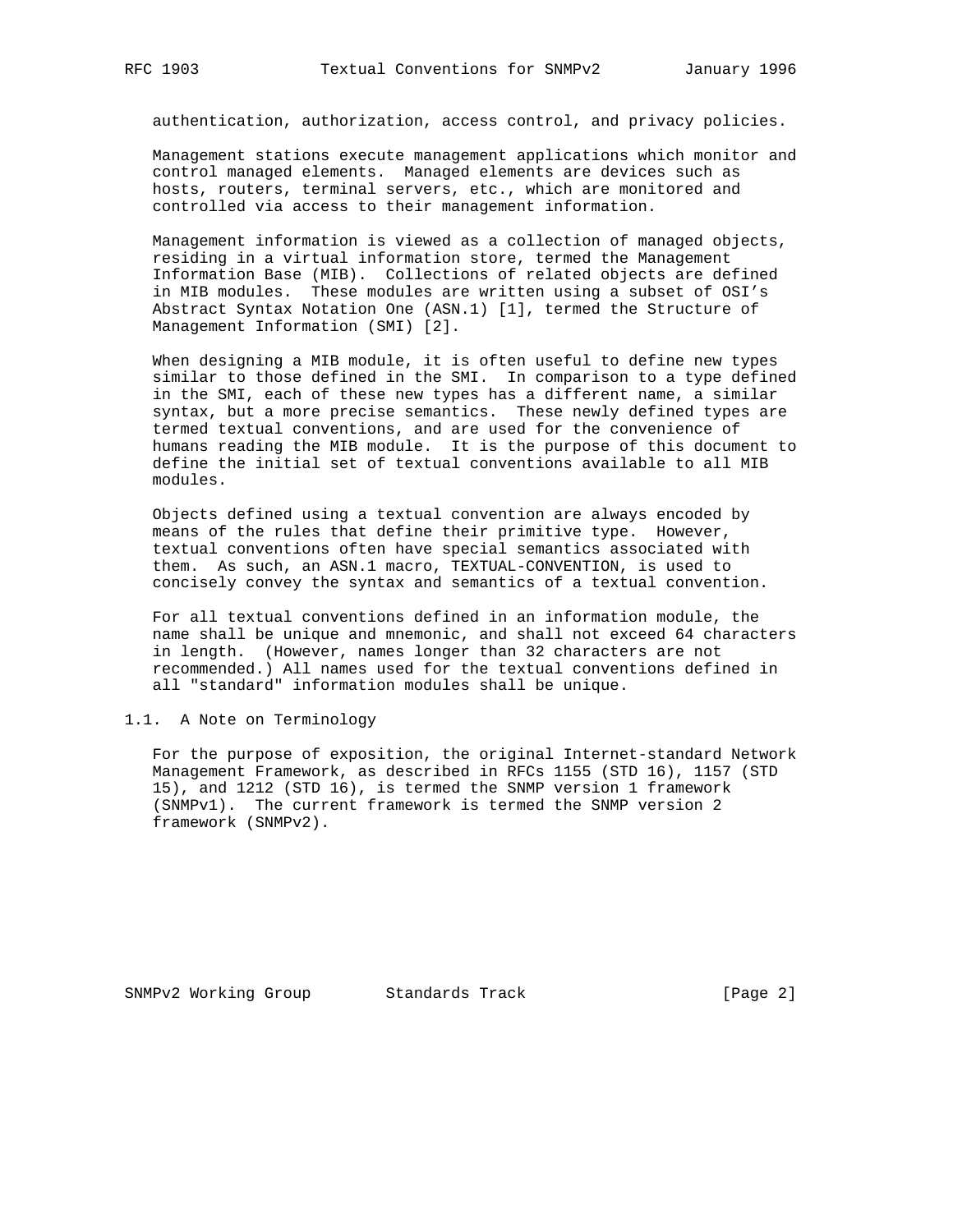2. Definitions SNMPv2-TC DEFINITIONS ::= BEGIN IMPORTS ObjectSyntax, TimeTicks FROM SNMPv2-SMI; -- definition of textual conventions TEXTUAL-CONVENTION MACRO ::= BEGIN TYPE NOTATION ::= DisplayPart "STATUS" Status "DESCRIPTION" Text ReferPart "SYNTAX" Syntax VALUE NOTATION ::= value(VALUE Syntax) DisplayPart ::= "DISPLAY-HINT" Text | empty Status ::= "current" | "deprecated" | "obsolete" ReferPart ::= "REFERENCE" Text | empty -- uses the NVT ASCII character set Text ::= """" string """" Syntax ::= type(ObjectSyntax) | "BITS" "{" Kibbles "}" Kibbles ::= Kibble | Kibbles "," Kibble Kibble ::= identifier "(" nonNegativeNumber ")"

SNMPv2 Working Group Standards Track [Page 3]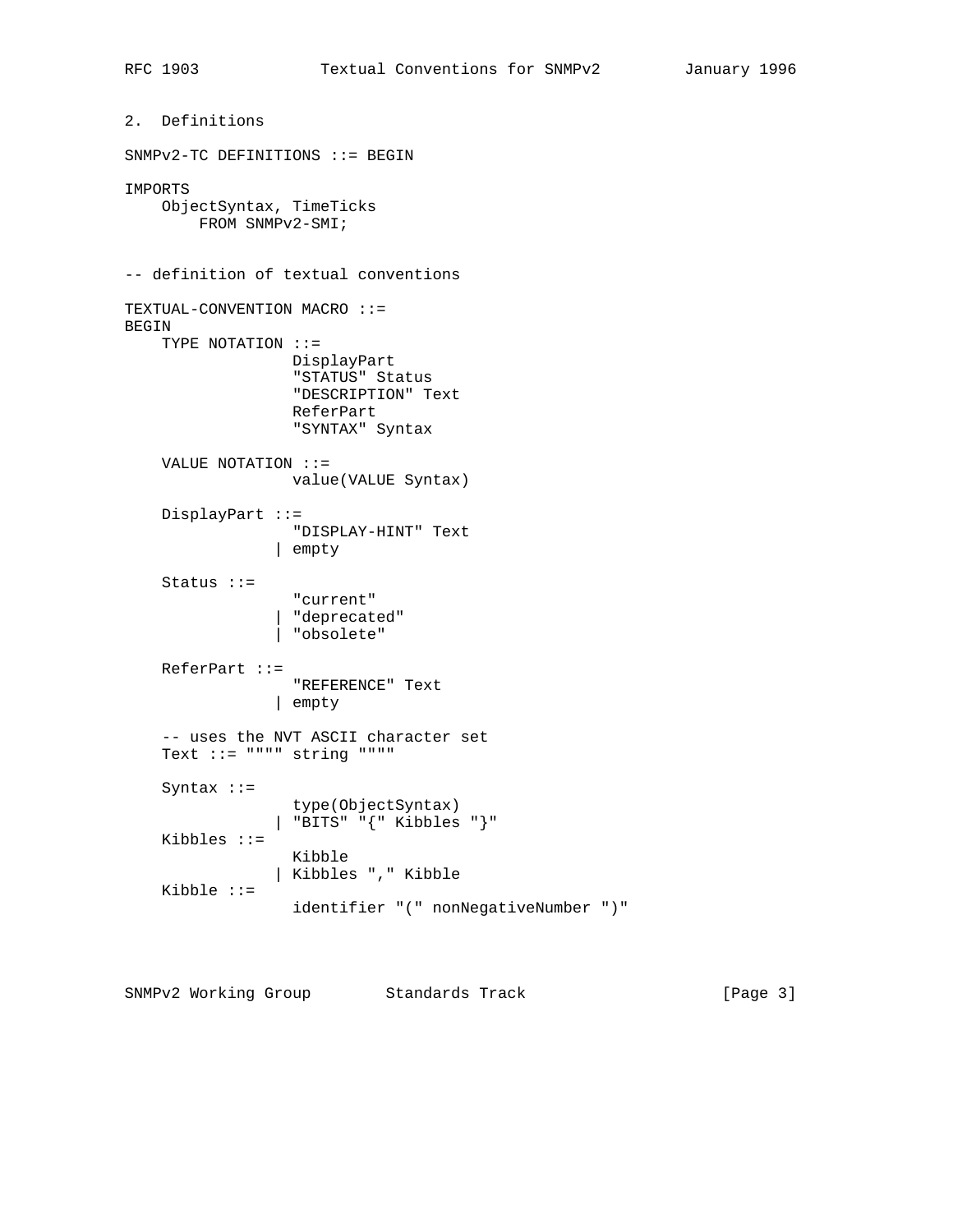END

DisplayString ::= TEXTUAL-CONVENTION DISPLAY-HINT "255a" STATUS current DESCRIPTION "Represents textual information taken from the NVT ASCII character set, as defined in pages 4, 10-11 of RFC 854. To summarize RFC 854, the NVT ASCII repertoire specifies: - the use of character codes 0-127 (decimal) - the graphics characters (32-126) are interpreted as US ASCII - NUL, LF, CR, BEL, BS, HT, VT and FF have the special meanings specified in RFC 854 - the other 25 codes have no standard interpretation - the sequence 'CR LF' means newline - the sequence 'CR NUL' means carriage-return - an 'LF' not preceded by a 'CR' means moving to the same column on the next line. - the sequence 'CR x' for any x other than LF or NUL is illegal. (Note that this also means that a string may end with either 'CR LF' or 'CR NUL', but not with CR.) Any object defined using this syntax may not exceed 255 characters in length." SYNTAX OCTET STRING (SIZE (0..255)) PhysAddress ::= TEXTUAL-CONVENTION DISPLAY-HINT "1x:" STATUS current DESCRIPTION "Represents media- or physical-level addresses." SYNTAX OCTET STRING MacAddress ::= TEXTUAL-CONVENTION DISPLAY-HINT "1x:"

SNMPv2 Working Group Standards Track [Page 4]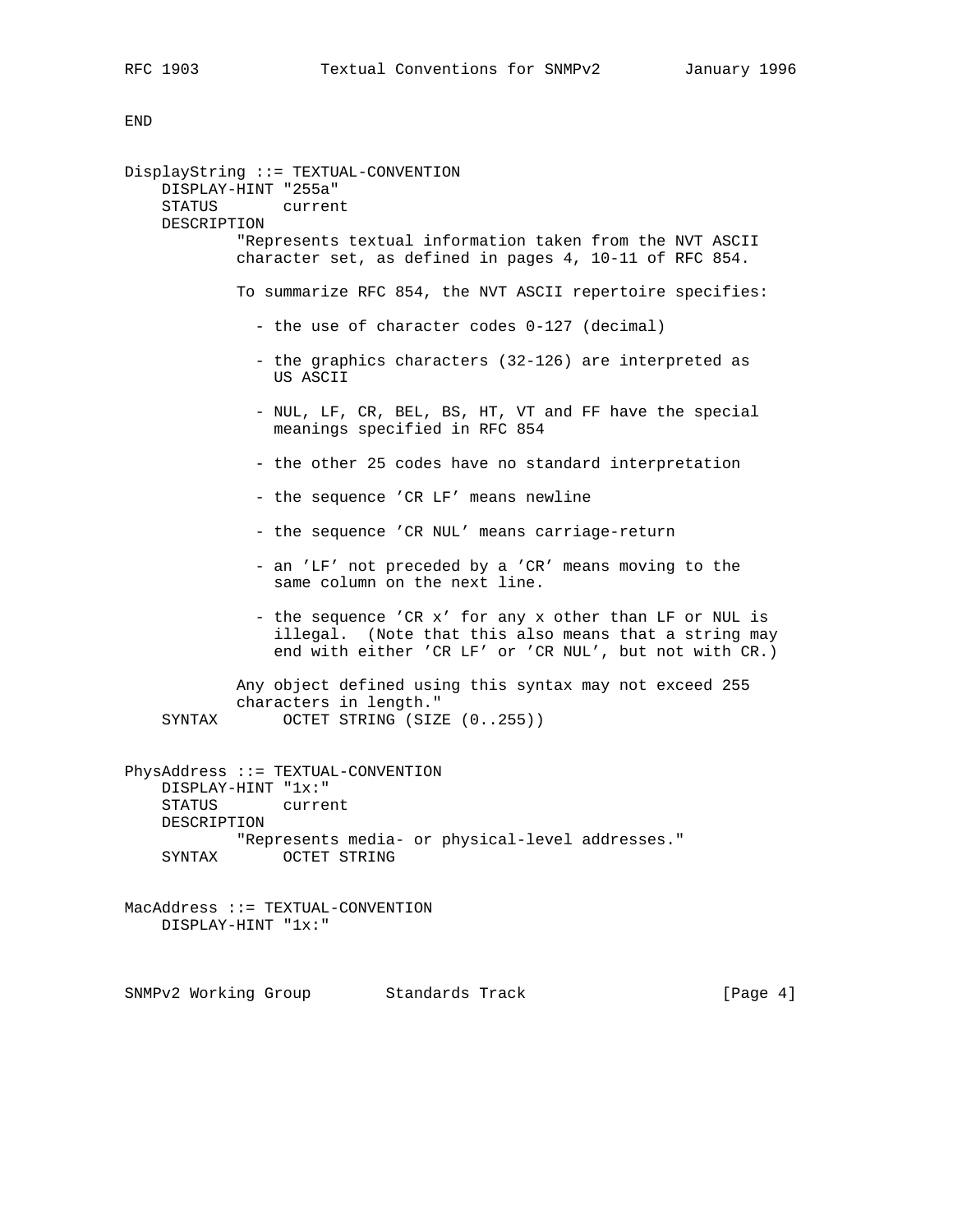STATUS current DESCRIPTION "Represents an 802 MAC address represented in the 'canonical' order defined by IEEE 802.1a, i.e., as if it were transmitted least significant bit first, even though 802.5 (in contrast to other 802.x protocols) requires MAC addresses to be transmitted most significant bit first." SYNTAX OCTET STRING (SIZE (6)) TruthValue ::= TEXTUAL-CONVENTION STATUS current DESCRIPTION "Represents a boolean value." SYNTAX INTEGER { true(1), false(2) } TestAndIncr ::= TEXTUAL-CONVENTION STATUS current DESCRIPTION "Represents integer-valued information used for atomic operations. When the management protocol is used to specify that an object instance having this syntax is to be modified, the new value supplied via the management protocol must precisely match the value presently held by the instance. If not, the management protocol set operation fails with an error of 'inconsistentValue'. Otherwise, if the current value is the maximum value of 2^31-1 (2147483647 decimal), then the value held by the instance is wrapped to zero; otherwise, the value held by the instance is incremented by one. (Note that regardless of whether the management protocol set operation succeeds, the variable binding in the request and response PDUs are identical.) The value of the ACCESS clause for objects having this syntax is either 'read-write' or 'read-create'. When an instance of a columnar object having this syntax is created, any value may be supplied via the management protocol. When the network management portion of the system is re initialized, the value of every object instance having this syntax must either be incremented from its value prior to the re-initialization, or (if the value prior to the re initialization is unknown) be set to a pseudo-randomly generated value." SYNTAX INTEGER (0..2147483647)

AutonomousType ::= TEXTUAL-CONVENTION

SNMPv2 Working Group Standards Track [Page 5]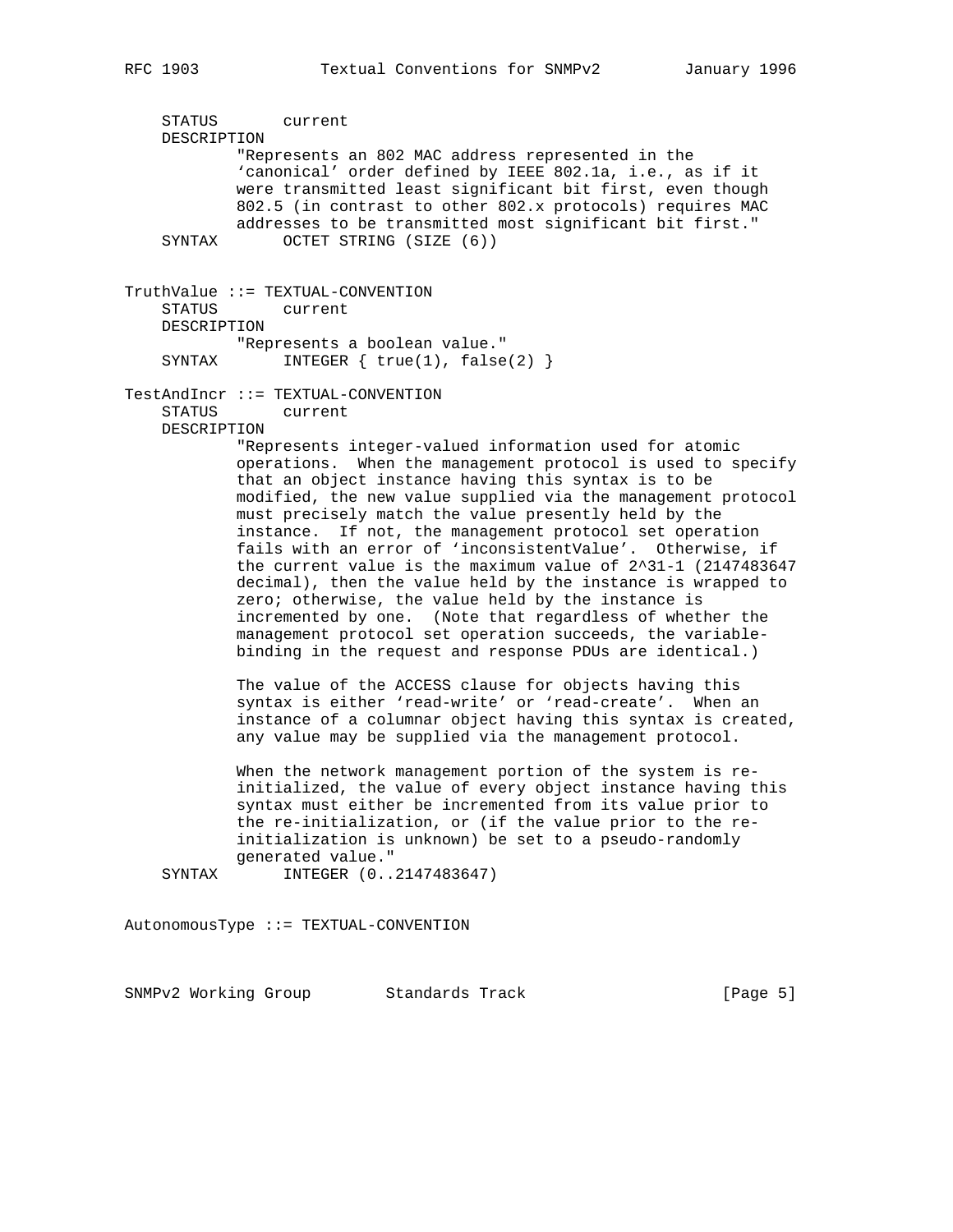STATUS current DESCRIPTION "Represents an independently extensible type identification value. It may, for example, indicate a particular sub-tree with further MIB definitions, or define a particular type of protocol or hardware."<br>SYNTAX OBJECT IDENTIFIER OBJECT IDENTIFIER InstancePointer ::= TEXTUAL-CONVENTION STATUS obsolete DESCRIPTION "A pointer to either a specific instance of a MIB object or a conceptual row of a MIB table in the managed device. In the latter case, by convention, it is the name of the particular instance of the first accessible columnar object in the conceptual row. The two uses of this textual convention are replaced by VariablePointer and RowPointer, respectively." SYNTAX OBJECT IDENTIFIER VariablePointer ::= TEXTUAL-CONVENTION STATUS current DESCRIPTION "A pointer to a specific object instance. For example, sysContact.0 or ifInOctets.3." SYNTAX OBJECT IDENTIFIER RowPointer ::= TEXTUAL-CONVENTION STATUS current DESCRIPTION "Represents a pointer to a conceptual row. The value is the name of the instance of the first accessible columnar object in the conceptual row. For example, ifIndex.3 would point to the 3rd row in the ifTable (note that if ifIndex were not-accessible, then ifDescr.3 would be used instead)." SYNTAX OBJECT IDENTIFIER RowStatus ::= TEXTUAL-CONVENTION STATUS current DESCRIPTION "The RowStatus textual convention is used to manage the

SNMPv2 Working Group Standards Track [Page 6]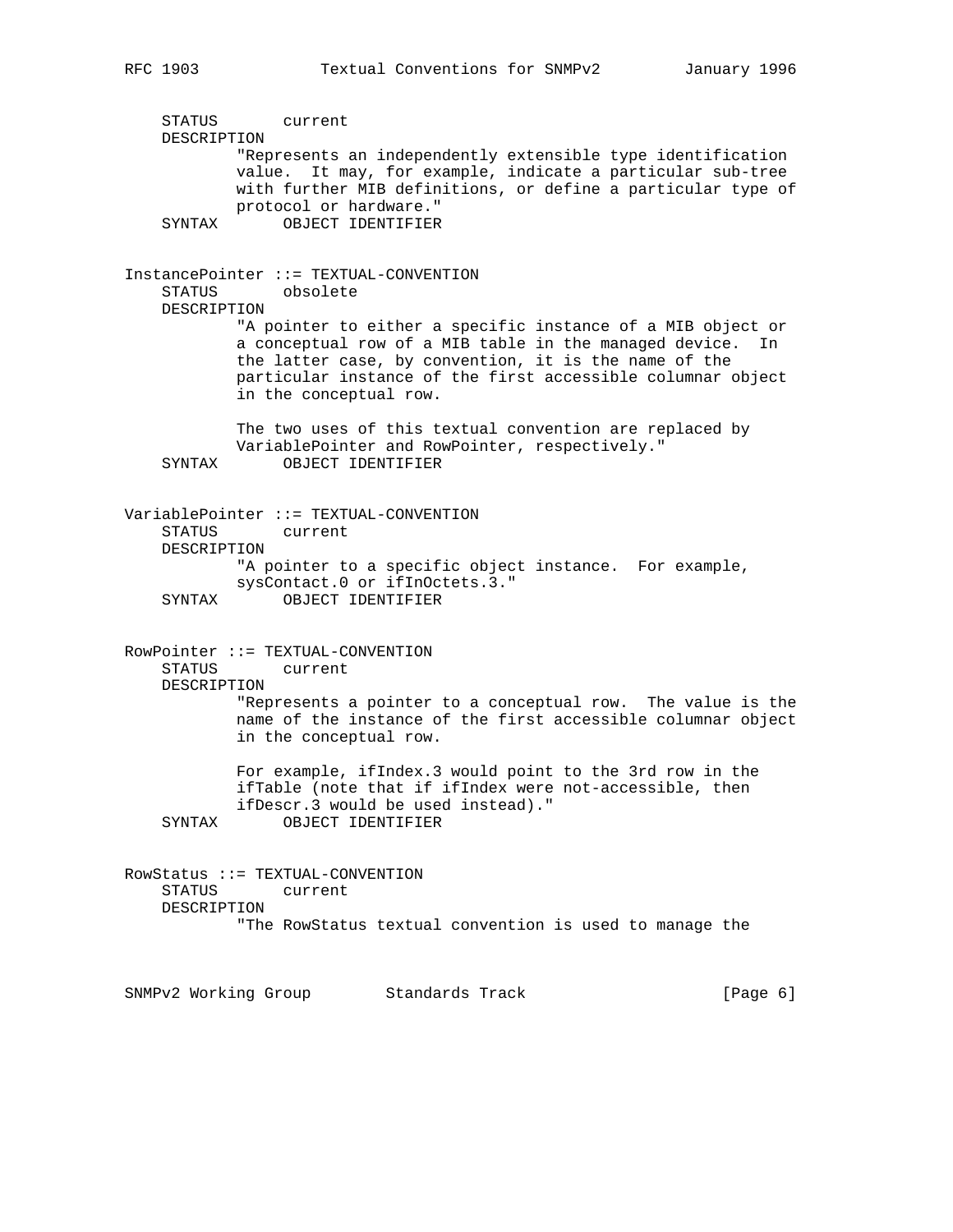creation and deletion of conceptual rows, and is used as the value of the SYNTAX clause for the status column of a conceptual row (as described in Section 7.7.1 of [2].)

The status column has six defined values:

 - 'active', which indicates that the conceptual row is available for use by the managed device;

 - 'notInService', which indicates that the conceptual row exists in the agent, but is unavailable for use by the managed device (see NOTE below);

 - 'notReady', which indicates that the conceptual row exists in the agent, but is missing information necessary in order to be available for use by the managed device;

 - 'createAndGo', which is supplied by a management station wishing to create a new instance of a conceptual row and to have its status automatically set to active, making it available for use by the managed device;

 - 'createAndWait', which is supplied by a management station wishing to create a new instance of a conceptual row (but not make it available for use by the managed device); and,

 - 'destroy', which is supplied by a management station wishing to delete all of the instances associated with an existing conceptual row.

 Whereas five of the six values (all except 'notReady') may be specified in a management protocol set operation, only three values will be returned in response to a management protocol retrieval operation: 'notReady', 'notInService' or 'active'. That is, when queried, an existing conceptual row has only three states: it is either available for use by the managed device (the status column has value 'active'); it is not available for use by the managed device, though the agent has sufficient information to make it so (the status column has value 'notInService'); or, it is not available for use by the managed device, and an attempt to make it so would fail because the agent has insufficient information (the state column has value 'notReady').

SNMPv2 Working Group Standards Track [Page 7]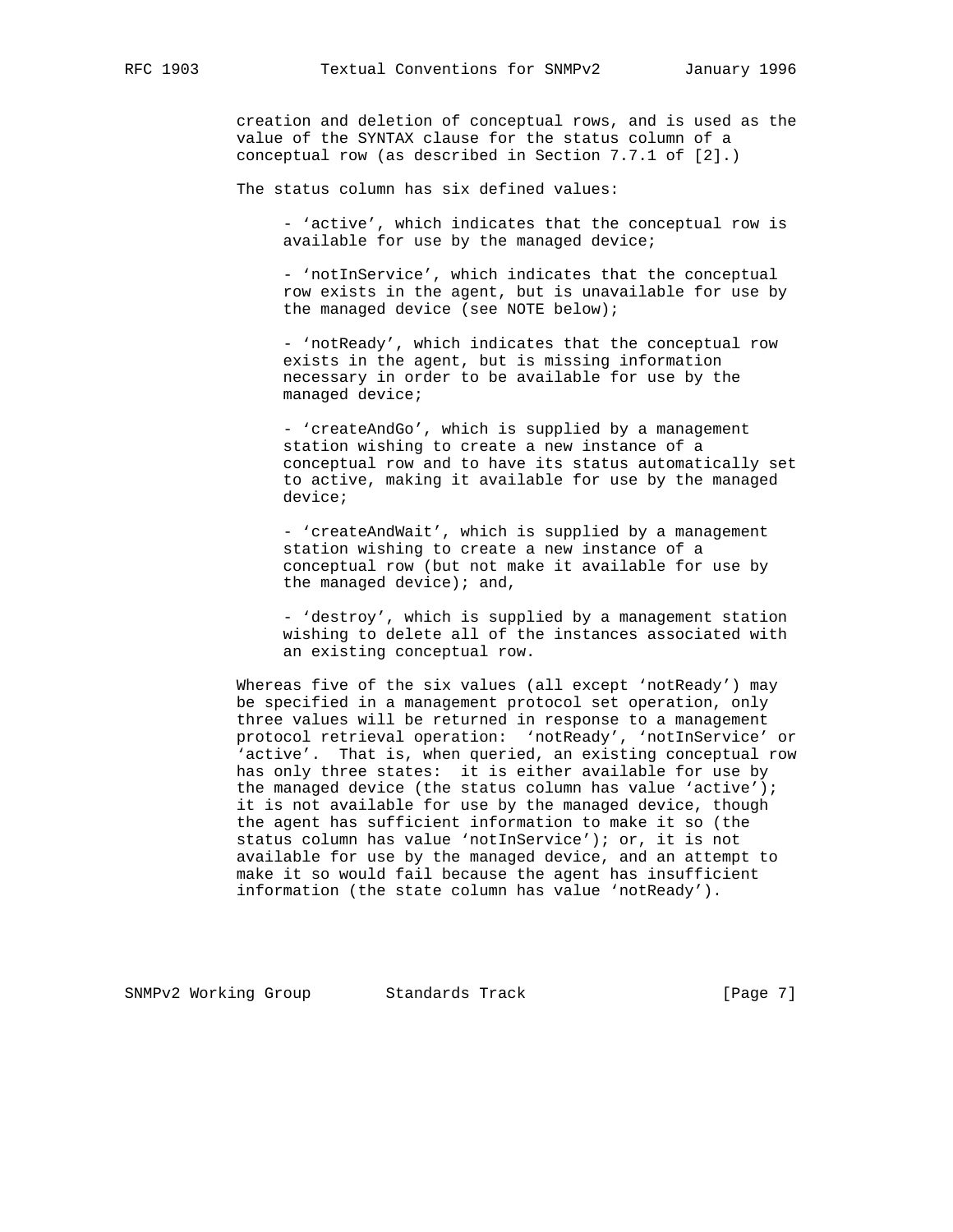# NOTE WELL

 This textual convention may be used for a MIB table, irrespective of whether the values of that table's conceptual rows are able to be modified while it is active, or whether its conceptual rows must be taken out of service in order to be modified. That is, it is the responsibility of the DESCRIPTION clause of the status column to specify whether the status column must not be 'active' in order for the value of some other column of the same conceptual row to be modified. If such a specification is made, affected columns may be changed by an SNMP set PDU if the RowStatus would not be equal to 'active' either immediately before or after processing the PDU. In other words, if the PDU also contained a varbind that would change the RowStatus value, the column in question may be changed if the RowStatus was not equal to 'active' as the PDU was received, or if the varbind sets the status to a value other than 'active'.

> Also note that whenever any elements of a row exist, the RowStatus column must also exist.

SNMPv2 Working Group Standards Track [Page 8]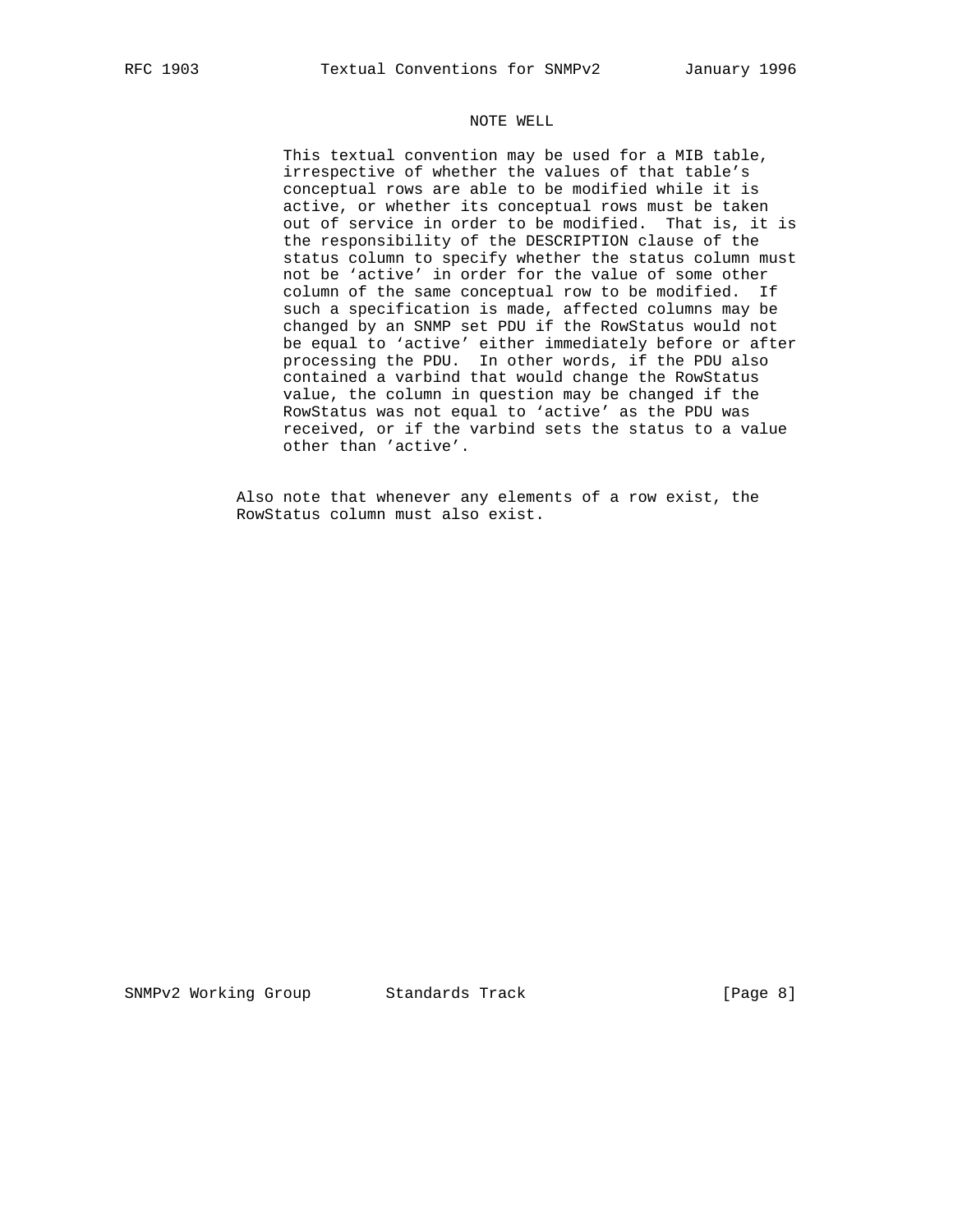To summarize the effect of having a conceptual row with a status column having a SYNTAX clause value of RowStatus, consider the following state diagram:

|                                                   | STATE                                                                                 |                                                                |                                      |                                             |  |
|---------------------------------------------------|---------------------------------------------------------------------------------------|----------------------------------------------------------------|--------------------------------------|---------------------------------------------|--|
| ACTION                                            | Α<br>status column<br>does not exist  notReady   notInService                         | B<br>is                                                        | C<br>status col. status column<br>is | D<br>status column<br>is active             |  |
| set status<br>column to<br>createAndGo            | $noError$ ->D inconsist-  inconsistent- inconsistent-<br>or<br>inconsistent-<br>Value | entValue                                                       | Value                                | Value                                       |  |
| set status<br>column to<br>createAndWait          | noError see 1 inconsist- inconsistent- inconsistent-<br>or.<br>wrongValue             | entValue                                                       | Value                                | Value                                       |  |
| set status<br>column to<br>active                 | inconsistent-  <br>Value                                                              | inconsist- InoError<br>entValue<br>or<br>see $2 \rightarrow D$ | $->D$                                | noError<br>$->D$                            |  |
| set status<br>column to<br>notInService           | inconsistent-  inconsist-  noError<br>Value                                           | entValue<br>or<br>see $3 \rightarrow C$                        |                                      | InoError<br>$->C$<br>or<br>->C   wrongValue |  |
| set status<br>column to<br>destroy                | noError<br>$->A$                                                                      | InoError<br>–>A∣                                               | InoError<br>$->A$                    | InoError<br>$->A$                           |  |
| set any other $ see 4$<br>column to some<br>value |                                                                                       | InoError<br>see $1$                                            | noError<br>$->C$                     | see 5<br>$->D$                              |  |

 (1) goto B or C, depending on information available to the agent.

SNMPv2 Working Group Standards Track [Page 9]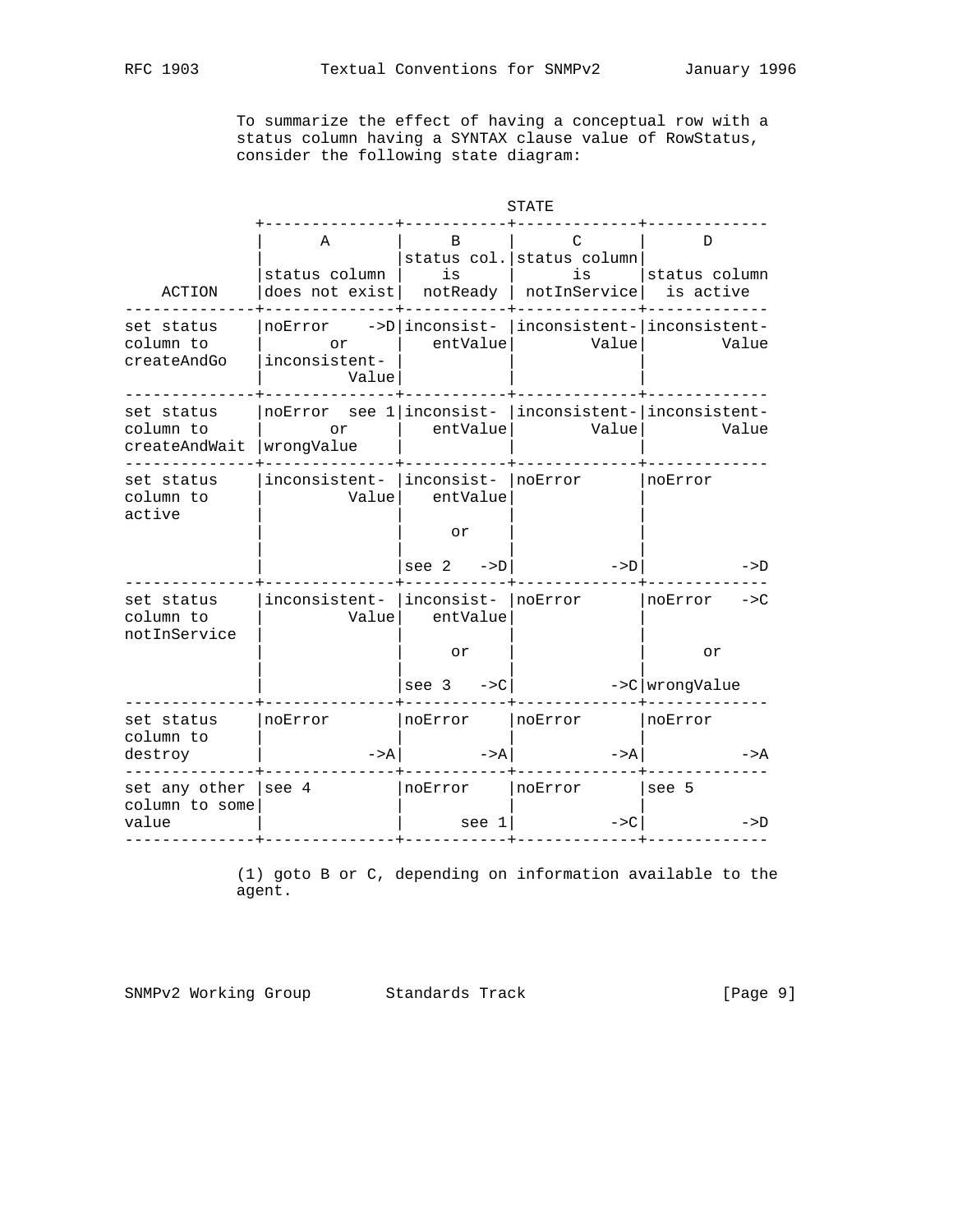(2) if other variable bindings included in the same PDU, provide values for all columns which are missing but required, then return noError and goto D.

 (3) if other variable bindings included in the same PDU, provide values for all columns which are missing but required, then return noError and goto C.

 (4) at the discretion of the agent, the return value may be either:

 inconsistentName: because the agent does not choose to create such an instance when the corresponding RowStatus instance does not exist, or

 inconsistentValue: if the supplied value is inconsistent with the state of some other MIB object's value, or

 noError: because the agent chooses to create the instance.

 If noError is returned, then the instance of the status column must also be created, and the new state is B or C, depending on the information available to the agent. If inconsistentName or inconsistentValue is returned, the row remains in state A.

 (5) depending on the MIB definition for the column/table, either noError or inconsistentValue may be returned.

 NOTE: Other processing of the set request may result in a response other than noError being returned, e.g., wrongValue, noCreation, etc.

### Conceptual Row Creation

 There are four potential interactions when creating a conceptual row: selecting an instance-identifier which is not in use; creating the conceptual row; initializing any objects for which the agent does not supply a default; and, making the conceptual row available for use by the managed device.

SNMPv2 Working Group Standards Track [Page 10]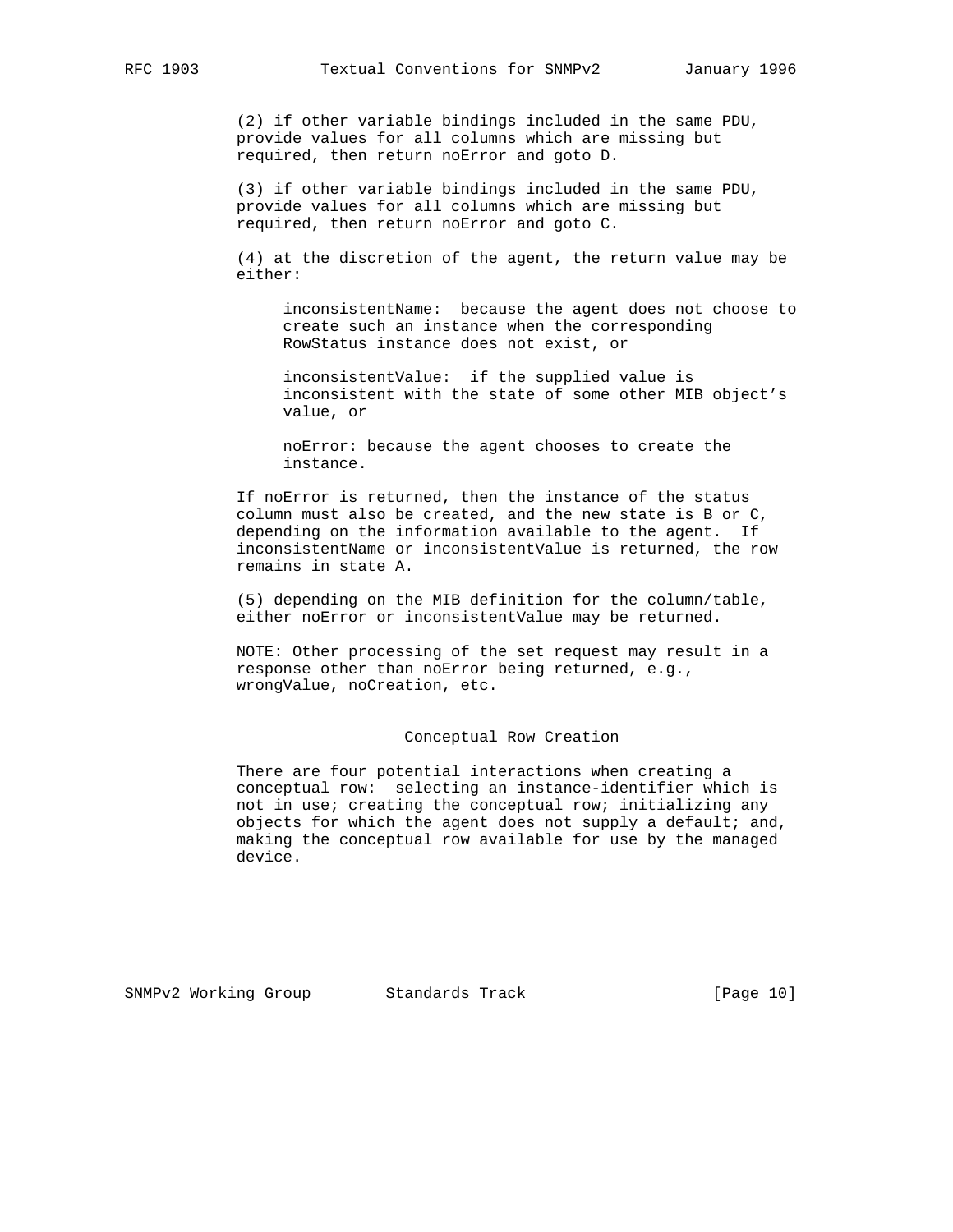Interaction 1: Selecting an Instance-Identifier

 The algorithm used to select an instance-identifier varies for each conceptual row. In some cases, the instance identifier is semantically significant, e.g., the destination address of a route, and a management station selects the instance-identifier according to the semantics.

 In other cases, the instance-identifier is used solely to distinguish conceptual rows, and a management station without specific knowledge of the conceptual row might examine the instances present in order to determine an unused instance-identifier. (This approach may be used, but it is often highly sub-optimal; however, it is also a questionable practice for a naive management station to attempt conceptual row creation.)

 Alternately, the MIB module which defines the conceptual row might provide one or more objects which provide assistance in determining an unused instance-identifier. For example, if the conceptual row is indexed by an integer-value, then an object having an integer-valued SYNTAX clause might be defined for such a purpose, allowing a management station to issue a management protocol retrieval operation. In order to avoid unnecessary collisions between competing management stations, 'adjacent' retrievals of this object should be different.

 Finally, the management station could select a pseudo-random number to use as the index. In the event that this index was already in use and an inconsistentValue was returned in response to the management protocol set operation, the management station should simply select a new pseudo-random number and retry the operation.

 A MIB designer should choose between the two latter algorithms based on the size of the table (and therefore the efficiency of each algorithm). For tables in which a large number of entries are expected, it is recommended that a MIB object be defined that returns an acceptable index for creation. For tables with small numbers of entries, it is recommended that the latter pseudo-random index mechanism be used.

SNMPv2 Working Group Standards Track [Page 11]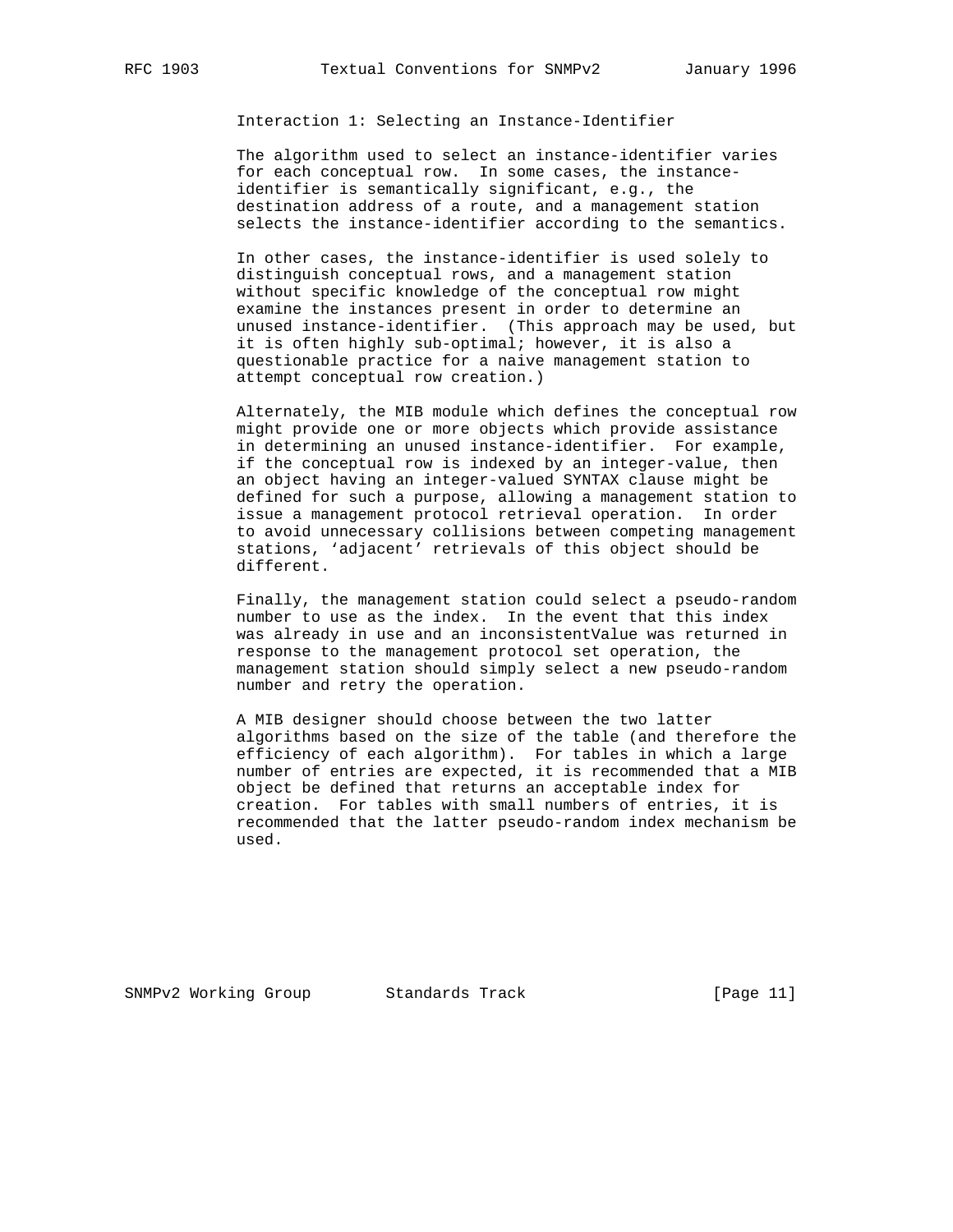Interaction 2: Creating the Conceptual Row

 Once an unused instance-identifier has been selected, the management station determines if it wishes to create and activate the conceptual row in one transaction or in a negotiated set of interactions.

Interaction 2a: Creating and Activating the Conceptual Row

 The management station must first determine the column requirements, i.e., it must determine those columns for which it must or must not provide values. Depending on the complexity of the table and the management station's knowledge of the agent's capabilities, this determination can be made locally by the management station. Alternately, the management station issues a management protocol get operation to examine all columns in the conceptual row that it wishes to create. In response, for each column, there are three possible outcomes:

 - a value is returned, indicating that some other management station has already created this conceptual row. We return to interaction 1.

 - the exception 'noSuchInstance' is returned, indicating that the agent implements the object-type associated with this column, and that this column in at least one conceptual row would be accessible in the MIB view used by the retrieval were it to exist. For those columns to which the agent provides read-create access, the 'noSuchInstance' exception tells the management station that it should supply a value for this column when the conceptual row is to be created.

 - the exception 'noSuchObject' is returned, indicating that the agent does not implement the object-type associated with this column or that there is no conceptual row for which this column would be accessible in the MIB view used by the retrieval. As such, the management station can not issue any management protocol set operations to create an instance of this column.

 Once the column requirements have been determined, a management protocol set operation is accordingly issued. This operation also sets the new instance of the status column to 'createAndGo'.

SNMPv2 Working Group Standards Track [Page 12]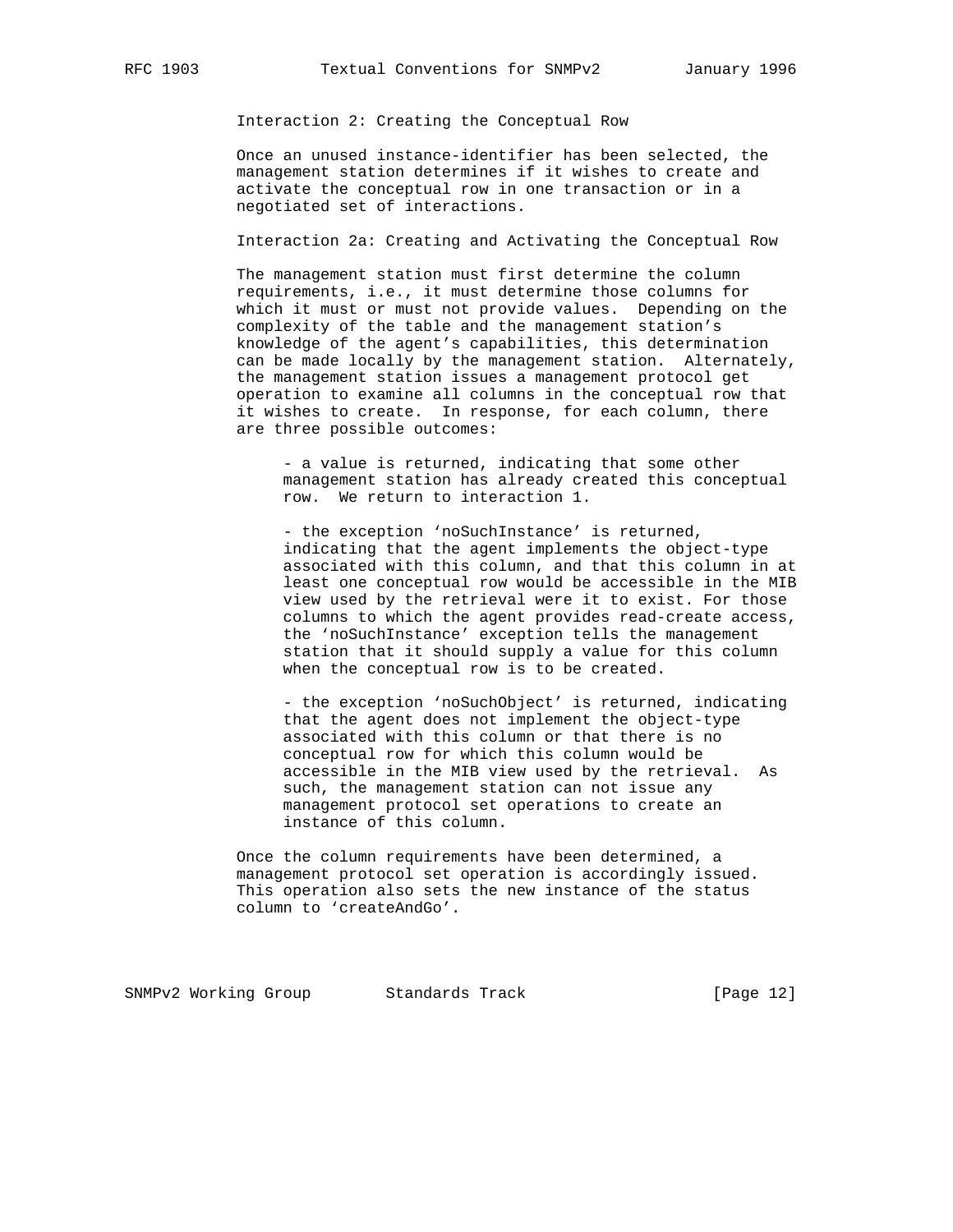When the agent processes the set operation, it verifies that it has sufficient information to make the conceptual row available for use by the managed device. The information available to the agent is provided by two sources: the management protocol set operation which creates the conceptual row, and, implementation-specific defaults supplied by the agent (note that an agent must provide implementation-specific defaults for at least those objects which it implements as read-only). If there is sufficient information available, then the conceptual row is created, a 'noError' response is returned, the status column is set to 'active', and no further interactions are necessary (i.e., interactions 3 and 4 are skipped). If there is insufficient information, then the conceptual row is not created, and the set operation fails with an error of 'inconsistentValue'. On this error, the management station can issue a management protocol retrieval operation to determine if this was because it failed to specify a value for a required column, or, because the selected instance of the status column already existed. In the latter case, we return to interaction 1. In the former case, the management station can re-issue the set operation with the additional information, or begin interaction 2 again using 'createAndWait' in order to negotiate creation of the conceptual row.

### NOTE WELL

 Regardless of the method used to determine the column requirements, it is possible that the management station might deem a column necessary when, in fact, the agent will not allow that particular columnar instance to be created or written. In this case, the management protocol set operation will fail with an error such as 'noCreation' or 'notWritable'. In this case, the management station decides whether it needs to be able to set a value for that particular columnar instance. If not, the management station re-issues the management protocol set operation, but without setting a value for that particular columnar instance; otherwise, the management station aborts the row creation algorithm.

 Interaction 2b: Negotiating the Creation of the Conceptual Row

 The management station issues a management protocol set operation which sets the desired instance of the status

SNMPv2 Working Group Standards Track [Page 13]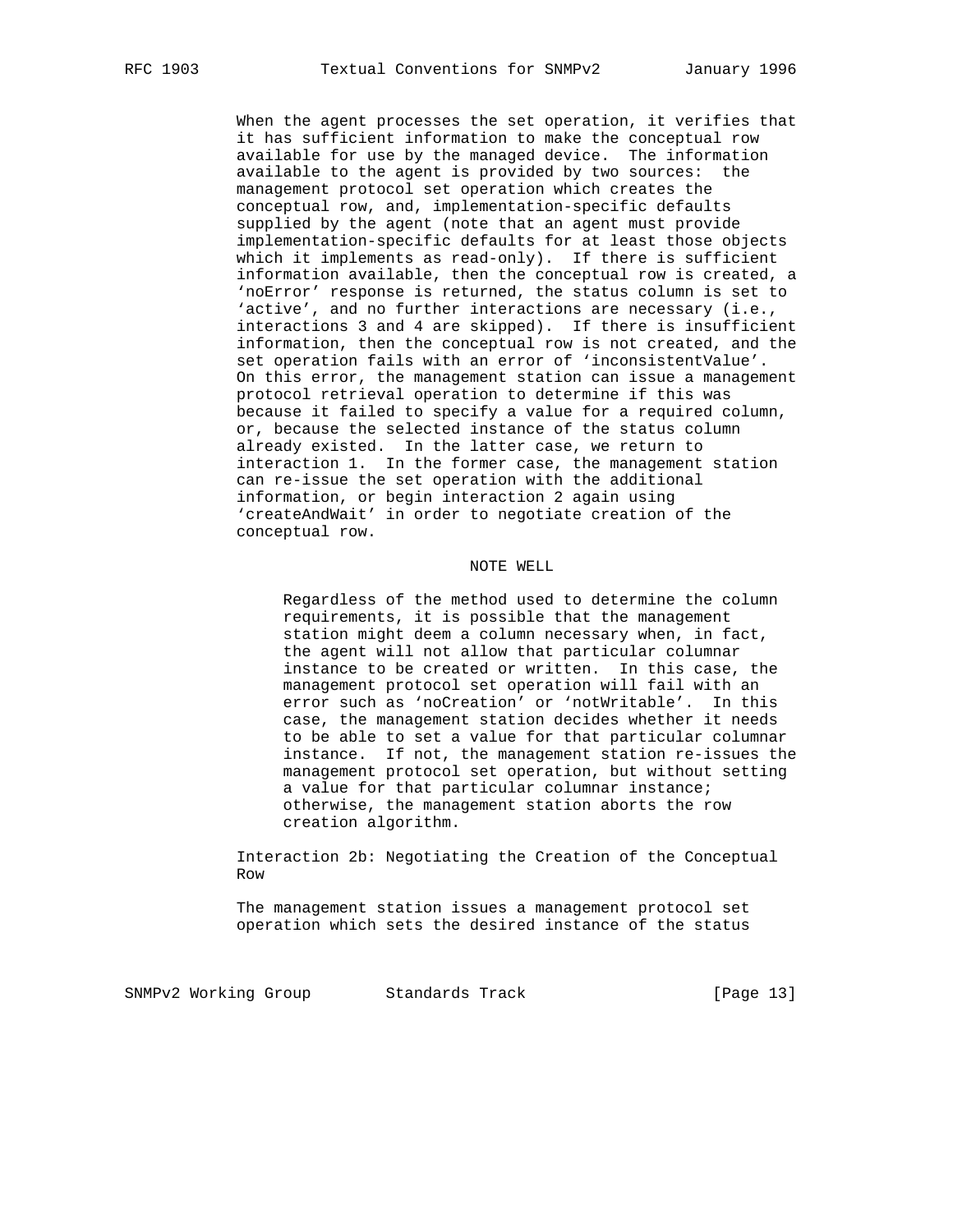column to 'createAndWait'. If the agent is unwilling to process a request of this sort, the set operation fails with an error of 'wrongValue'. (As a consequence, such an agent must be prepared to accept a single management protocol set operation, i.e., interaction 2a above, containing all of the columns indicated by its column requirements.) Otherwise, the conceptual row is created, a 'noError' response is returned, and the status column is immediately set to either 'notInService' or 'notReady', depending on whether it has sufficient information to make the conceptual row available for use by the managed device. If there is sufficient information available, then the status column is set to 'notInService'; otherwise, if there is insufficient information, then the status column is set to 'notReady'. Regardless, we proceed to interaction 3.

Interaction 3: Initializing non-defaulted Objects

 The management station must now determine the column requirements. It issues a management protocol get operation to examine all columns in the created conceptual row. In the response, for each column, there are three possible outcomes:

 - a value is returned, indicating that the agent implements the object-type associated with this column and had sufficient information to provide a value. For those columns to which the agent provides read-create access (and for which the agent allows their values to be changed after their creation), a value return tells the management station that it may issue additional management protocol set operations, if it desires, in order to change the value associated with this column.

 - the exception 'noSuchInstance' is returned, indicating that the agent implements the object-type associated with this column, and that this column in at least one conceptual row would be accessible in the MIB view used by the retrieval were it to exist. However, the agent does not have sufficient information to provide a value, and until a value is provided, the conceptual row may not be made available for use by the managed device. For those columns to which the agent provides read-create access, the 'noSuchInstance' exception tells the management station that it must issue additional management protocol set operations, in order to provide a value associated with this column.

SNMPv2 Working Group Standards Track [Page 14]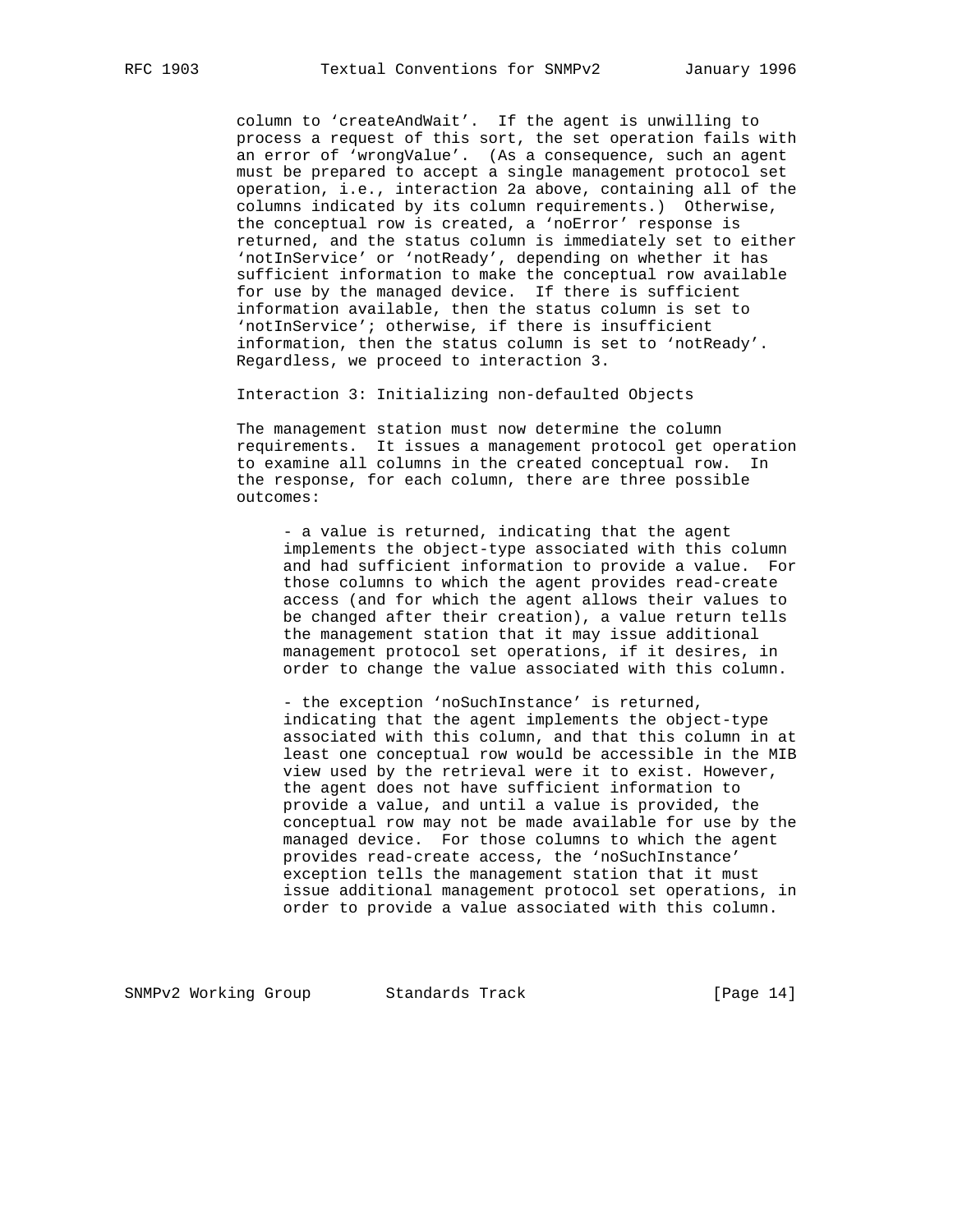- the exception 'noSuchObject' is returned, indicating that the agent does not implement the object-type associated with this column or that there is no conceptual row for which this column would be accessible in the MIB view used by the retrieval. As such, the management station can not issue any management protocol set operations to create an instance of this column.

 If the value associated with the status column is 'notReady', then the management station must first deal with all 'noSuchInstance' columns, if any. Having done so, the value of the status column becomes 'notInService', and we proceed to interaction 4.

Interaction 4: Making the Conceptual Row Available

 Once the management station is satisfied with the values associated with the columns of the conceptual row, it issues a management protocol set operation to set the status column to 'active'. If the agent has sufficient information to make the conceptual row available for use by the managed device, the management protocol set operation succeeds (a 'noError' response is returned). Otherwise, the management protocol set operation fails with an error of 'inconsistentValue'.

#### NOTE WELL

 A conceptual row having a status column with value 'notInService' or 'notReady' is unavailable to the managed device. As such, it is possible for the managed device to create its own instances during the time between the management protocol set operation which sets the status column to 'createAndWait' and the management protocol set operation which sets the status column to 'active'. In this case, when the management protocol set operation is issued to set the status column to 'active', the values held in the agent supersede those used by the managed device.

 If the management station is prevented from setting the status column to 'active' (e.g., due to management station or network failure) the conceptual row will be left in the 'notInService' or 'notReady' state, consuming resources indefinitely. The agent must detect conceptual rows that have been in either state for an abnormally long period of

SNMPv2 Working Group Standards Track [Page 15]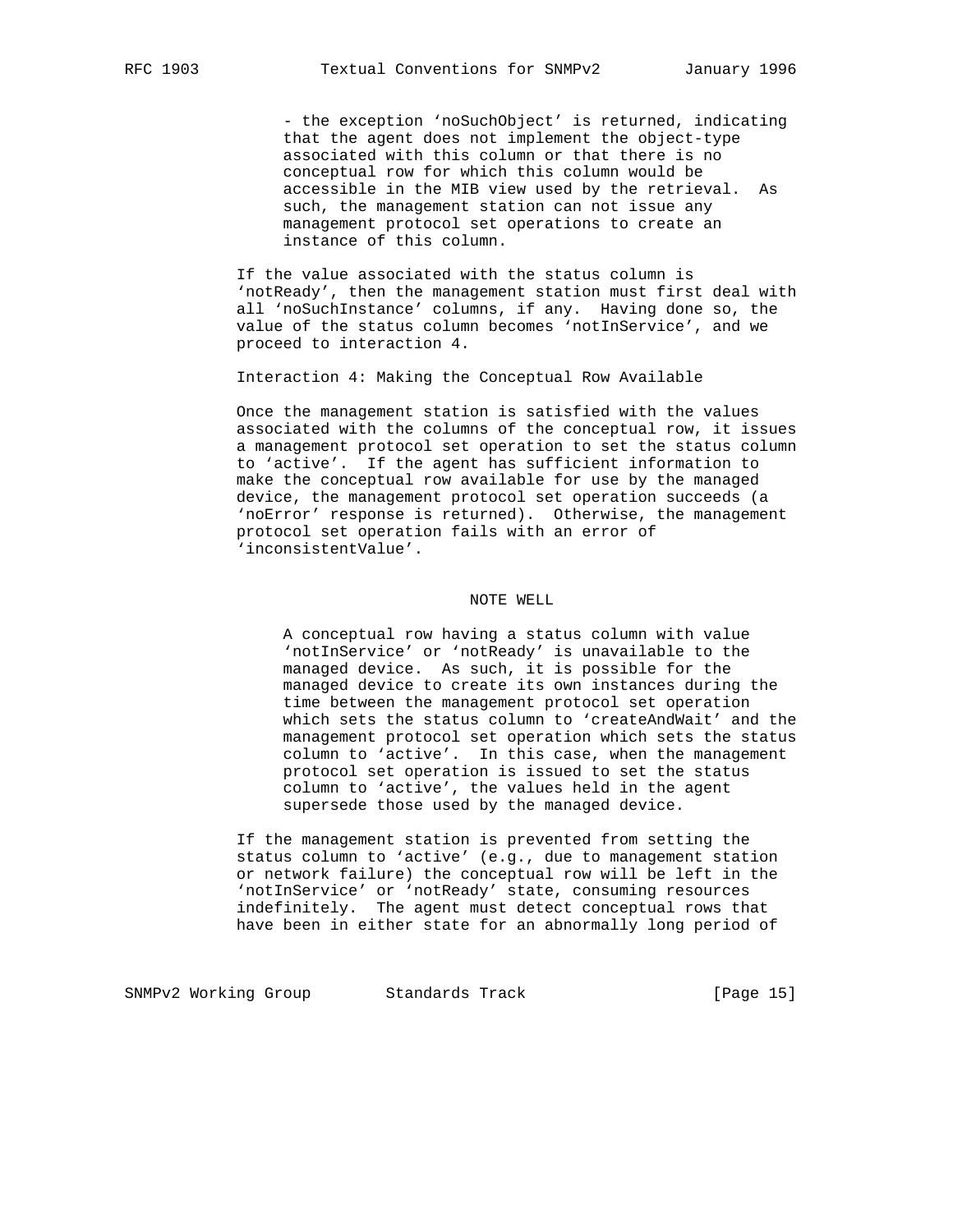time and remove them. It is the responsibility of the DESCRIPTION clause of the status column to indicate what an abnormally long period of time would be. This period of time should be long enough to allow for human response time (including 'think time') between the creation of the conceptual row and the setting of the status to 'active'. In the absense of such information in the DESCRIPTION clause, it is suggested that this period be approximately 5 minutes in length. This removal action applies not only to newly-created rows, but also to previously active rows which are set to, and left in, the notInService state for a prolonged period exceeding that which is considered normal for such a conceptual row.

### Conceptual Row Suspension

When a conceptual row is 'active', the management station may issue a management protocol set operation which sets the instance of the status column to 'notInService'. If the agent is unwilling to do so, the set operation fails with an error of 'wrongValue'. Otherwise, the conceptual row is taken out of service, and a 'noError' response is returned. It is the responsibility of the DESCRIPTION clause of the status column to indicate under what circumstances the status column should be taken out of service (e.g., in order for the value of some other column of the same conceptual row to be modified).

## Conceptual Row Deletion

 For deletion of conceptual rows, a management protocol set operation is issued which sets the instance of the status column to 'destroy'. This request may be made regardless of the current value of the status column (e.g., it is possible to delete conceptual rows which are either 'notReady', 'notInService' or 'active'.) If the operation succeeds, then all instances associated with the conceptual row are immediately removed."

 SYNTAX INTEGER { -- the following two values are states: -- these values may be read or written active(1), notInService(2),

SNMPv2 Working Group Standards Track [Page 16]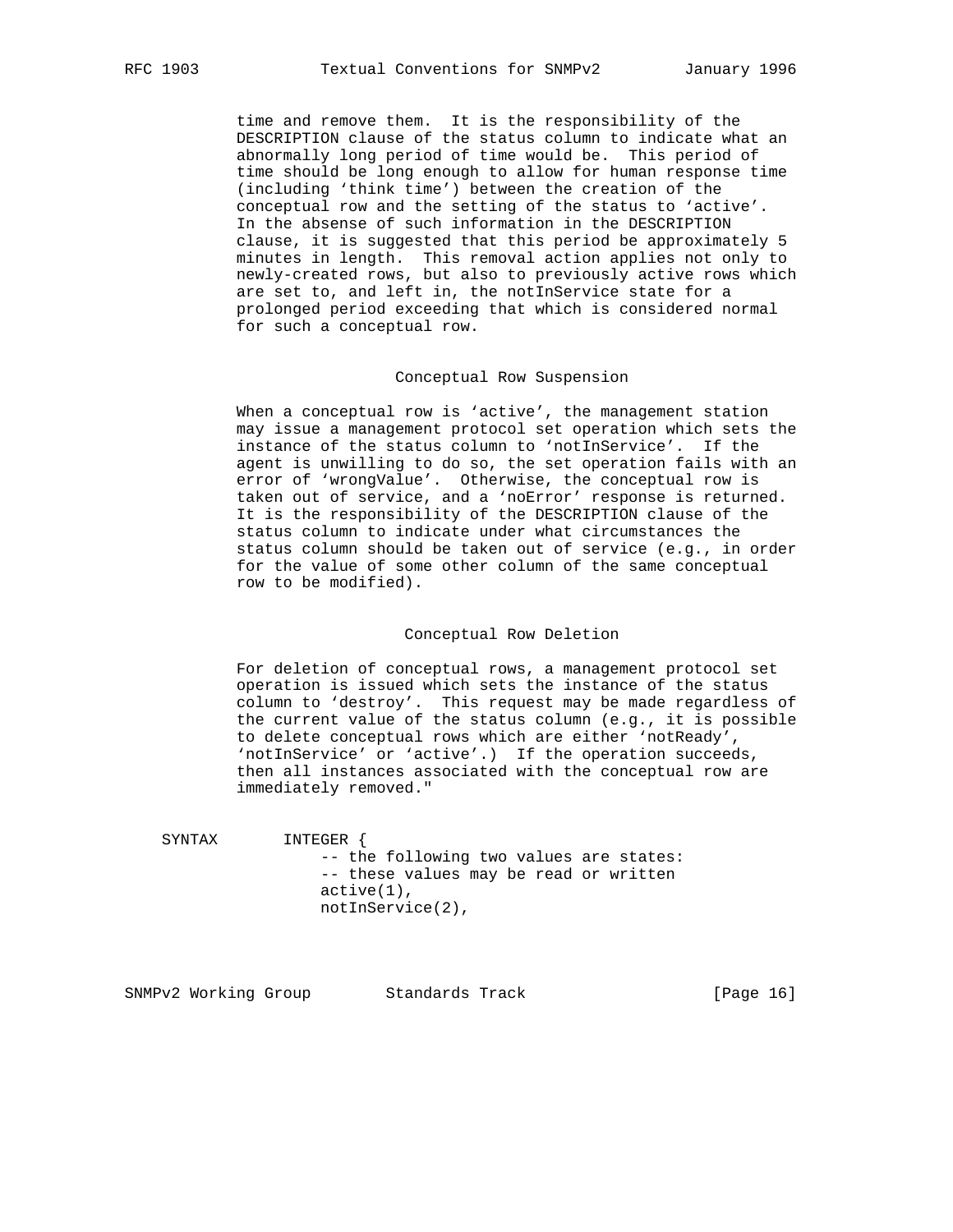-- this value may be read, but not written

```
 notReady(3),
                -- the following three values are
                 -- actions: these values may be written,
                -- but are never read
                createAndGo(4),
                createAndWait(5),
            destroy(6)<br>}
 }
TimeStamp ::= TEXTUAL-CONVENTION
    STATUS current
   DESCRIPTION
          "The value of the sysUpTime object at which a specific
         occurrence happened. The specific occurrence must be
         defined in the description of any object defined using this
         type."
    SYNTAX TimeTicks
TimeInterval ::= TEXTUAL-CONVENTION
   STATUS current
   DESCRIPTION
         "A period of time, measured in units of 0.01 seconds."
    SYNTAX INTEGER (0..2147483647)
DateAndTime ::= TEXTUAL-CONVENTION
   DISPLAY-HINT "2d-1d-1d,1d:1d:1d.1d,1a1d:1d"
   STATUS current
   DESCRIPTION
          "A date-time specification.
         field octets contents mange
          ----- ------ -------- -----
          1 1-2 year
          2 3 month 1..12<br>3 4 day 1..31
          3 4 day<br>4 5 hour
 4 5 hour 0..23
 5 6 minutes 0..59
 6 7 seconds 0..60
 (use 60 for leap-second)
 7 8 deci-seconds 0..9
8 9 direction from UTC ' +' / '-'
 9 10 hours from UTC 0..11
```

| SNMPv2 Working Group | Standards Track | [Page 17] |
|----------------------|-----------------|-----------|
|                      |                 |           |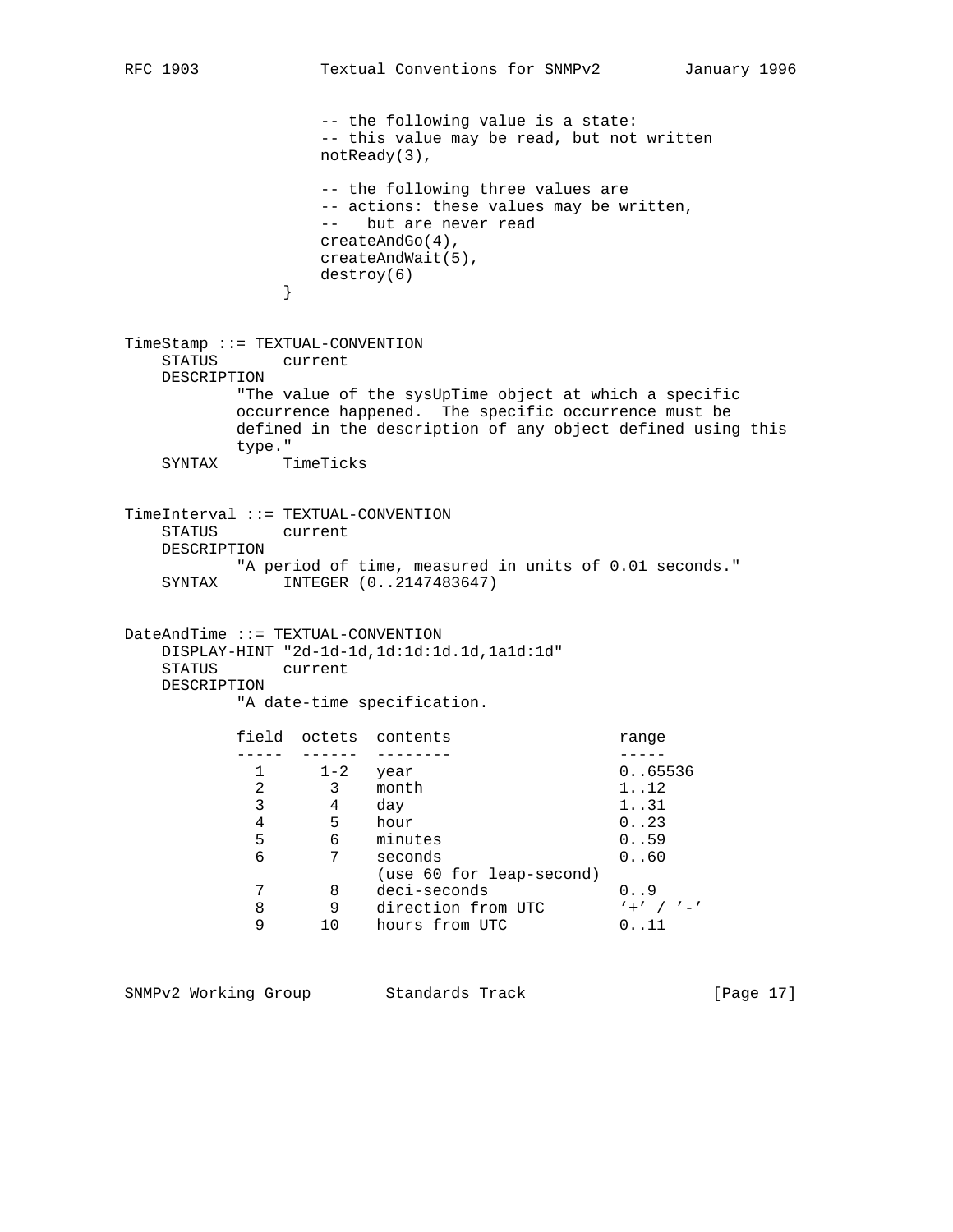RFC 1903 Textual Conventions for SNMPv2 January 1996

10 11 minutes from UTC 0..59

 For example, Tuesday May 26, 1992 at 1:30:15 PM EDT would be displayed as:

1992-5-26,13:30:15.0,-4:0

 Note that if only local time is known, then timezone information (fields 8-10) is not present." SYNTAX OCTET STRING (SIZE (8 | 11))

StorageType ::= TEXTUAL-CONVENTION STATUS current DESCRIPTION "Describes the memory realization of a conceptual row. A row which is volatile(2) is lost upon reboot. A row which is either nonVolatile(3), permanent(4) or readOnly(5), is backed up by stable storage. A row which is permanent(4) can be changed but not deleted. A row which is readOnly(5) cannot be changed nor deleted. If the value of an object with this syntax is either permanent(4) or readOnly(5), it cannot be modified. Conversely, if the value is either other(1), volatile(2) or nonVolatile(3), it cannot be modified to be permanent(4) or readOnly(5). Every usage of this textual convention is required to specify the columnar objects which a permanent(4) row must at a minimum allow to be writable." SYNTAX INTEGER {  $other(1)$ ,  $-- eh$ ? volatile(2), -- e.g., in RAM nonVolatile(3), -- e.g., in NVRAM permanent(4), -- e.g., partially in ROM readOnly(5) -- e.g., completely in ROM } TDomain ::= TEXTUAL-CONVENTION STATUS current DESCRIPTION "Denotes a kind of transport service. Some possible values, such as snmpUDPDomain, are defined in 'Transport Mappings for Version 2 of the Simple Network Management Protocol (SNMPv2)'."

SNMPv2 Working Group Standards Track [Page 18]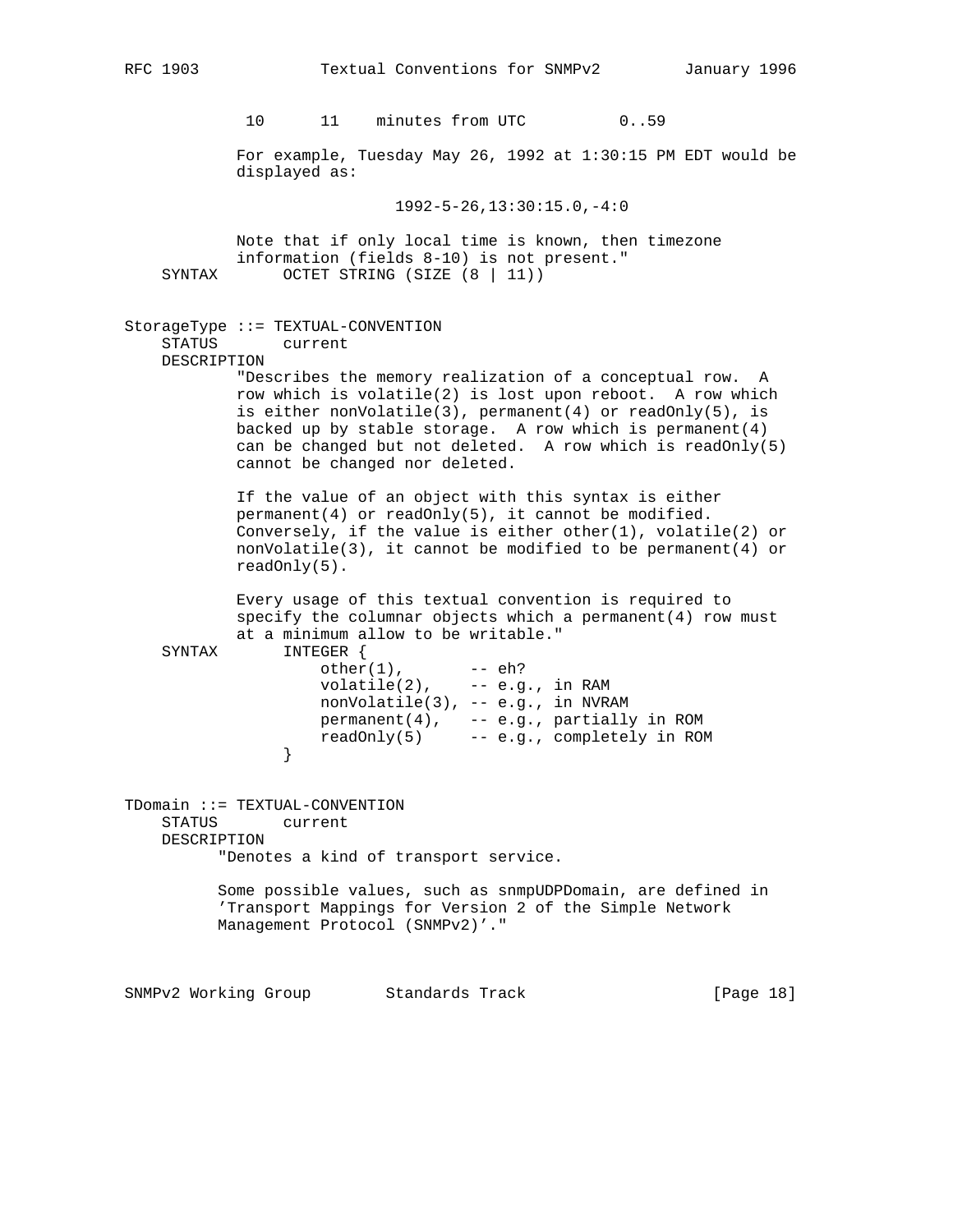SYNTAX OBJECT IDENTIFIER

TAddress ::= TEXTUAL-CONVENTION STATUS current DESCRIPTION "Denotes a transport service address.

 For snmpUDPDomain, a TAddress is 6 octets long, the initial 4 octets containing the IP-address in network-byte order and the last 2 containing the UDP port in network-byte order. Consult 'Transport Mappings for Version 2 of the Simple Network Management Protocol (SNMPv2)' for further information on snmpUDPDomain." SYNTAX OCTET STRING (SIZE  $(1..255)$ )

### END

3. Mapping of the TEXTUAL-CONVENTION macro

 The TEXTUAL-CONVENTION macro is used to convey the syntax and semantics associated with a textual convention. It should be noted that the expansion of the TEXTUAL-CONVENTION macro is something which conceptually happens during implementation and not during run-time.

 For all descriptors appearing in an information module, the descriptor shall be unique and mnemonic, and shall not exceed 64 characters in length. (However, descriptors longer than 32 characters are not recommended.) Further, the hyphen is not allowed as a character in the name of any textual convention.

3.1. Mapping of the DISPLAY-HINT clause

 The DISPLAY-HINT clause, which need not be present, gives a hint as to how the value of an instance of an object with the syntax defined using this textual convention might be displayed. The DISPLAY-HINT clause may be present if and only if the syntax has an underlying primitive type of INTEGER or OCTET STRING. (Note, however, that the semantics defined for a particular syntax can cause the use of DISPLAY-HINT for that syntax to make no sense, e.g., for Counter32 [2].)

 When the syntax has an underlying primitive type of INTEGER, the hint consists of an integer-format specification, containing two parts. The first part is a single character suggesting a display format, either: 'x' for hexadecimal, or 'd' for decimal, or 'o' for octal, or 'b' for binary. The second part is always omitted for 'x', 'o' and

SNMPv2 Working Group Standards Track [Page 19]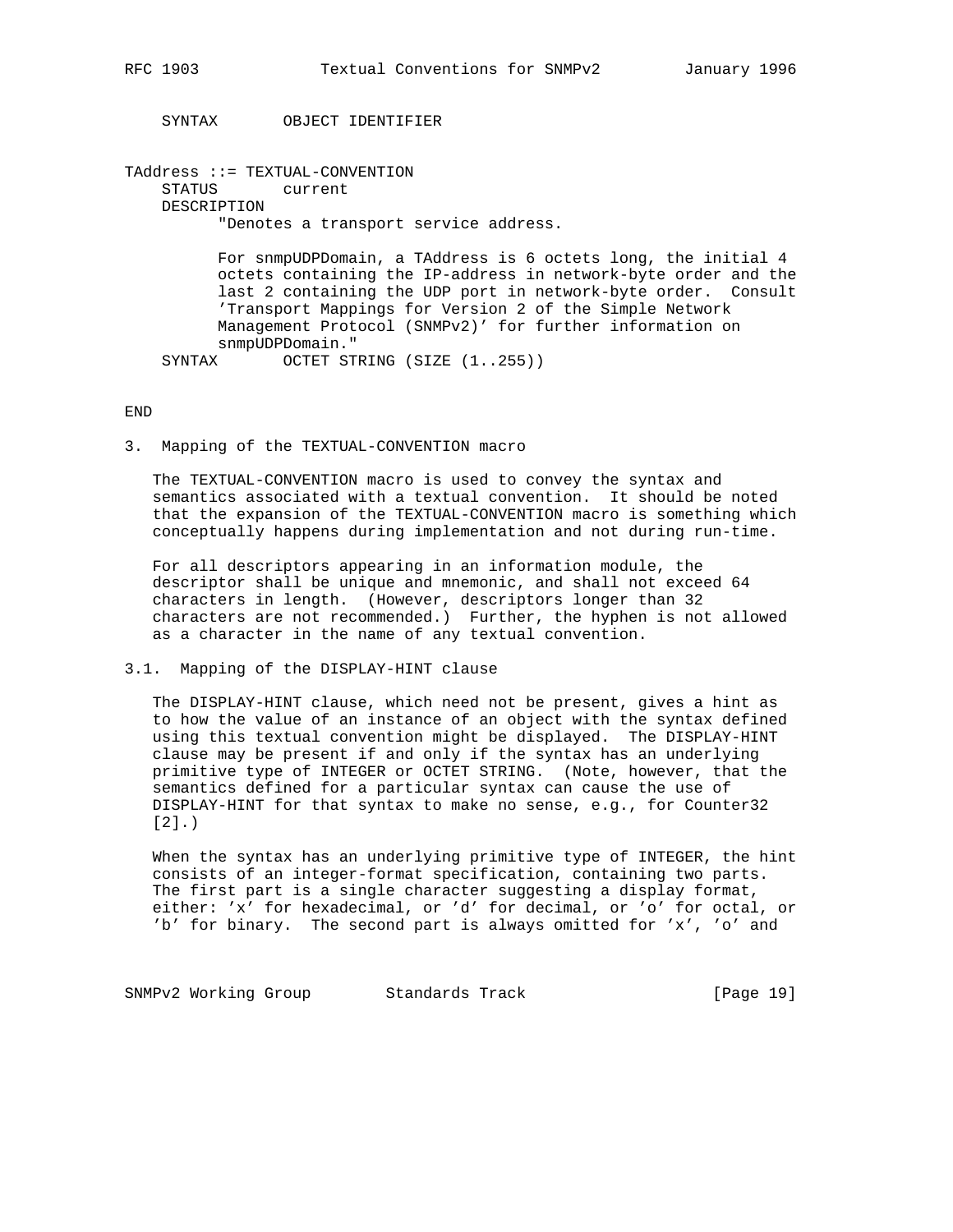'b', and need not be present for 'd'. If present, the second part starts with a hyphen and is followed by a decimal number, which defines the implied decimal point when rendering the value. For example:

 Hundredths ::= TEXTUAL-CONVENTION DISPLAY-HINT "d-2" ... SYNTAX INTEGER (0..10000)

suggests that a Hundredths value of 1234 be rendered as "12.34"

 When the syntax has an underlying primitive type of OCTET STRING, the hint consists of one or more octet-format specifications. Each specification consists of five parts, with each part using and removing zero or more of the next octets from the value and producing the next zero or more characters to be displayed. The octets within the value are processed in order of significance, most significant first.

The five parts of a octet-format specification are:

- (1) the (optional) repeat indicator; if present, this part is a '\*', and indicates that the current octet of the value is to be used as the repeat count. The repeat count is an unsigned integer (which may be zero) which specifies how many times the remainder of this octet-format specification should be successively applied. If the repeat indicator is not present, the repeat count is one.
- (2) the octet length: one or more decimal digits specifying the number of octets of the value to be used and formatted by this octet specification. Note that the octet length can be zero. If less than this number of octets remain in the value, then the lesser number of octets are used.
- (3) the display format, either: 'x' for hexadecimal, 'd' for decimal, 'o' for octal, or 'a' for ascii. If the octet length part is greater than one, and the display format part refers to a numeric format, then network-byte ordering (big-endian encoding) is used interpreting the octets in the value.
- (4) the (optional) display separator character; if present, this part is a single character which is produced for display after each application of this octet-specification; however, this character is not produced for display if it would be immediately followed by the display of the repeat terminator character for this octet specification. This character can be any character other than a decimal digit and a '\*'.

SNMPv2 Working Group Standards Track [Page 20]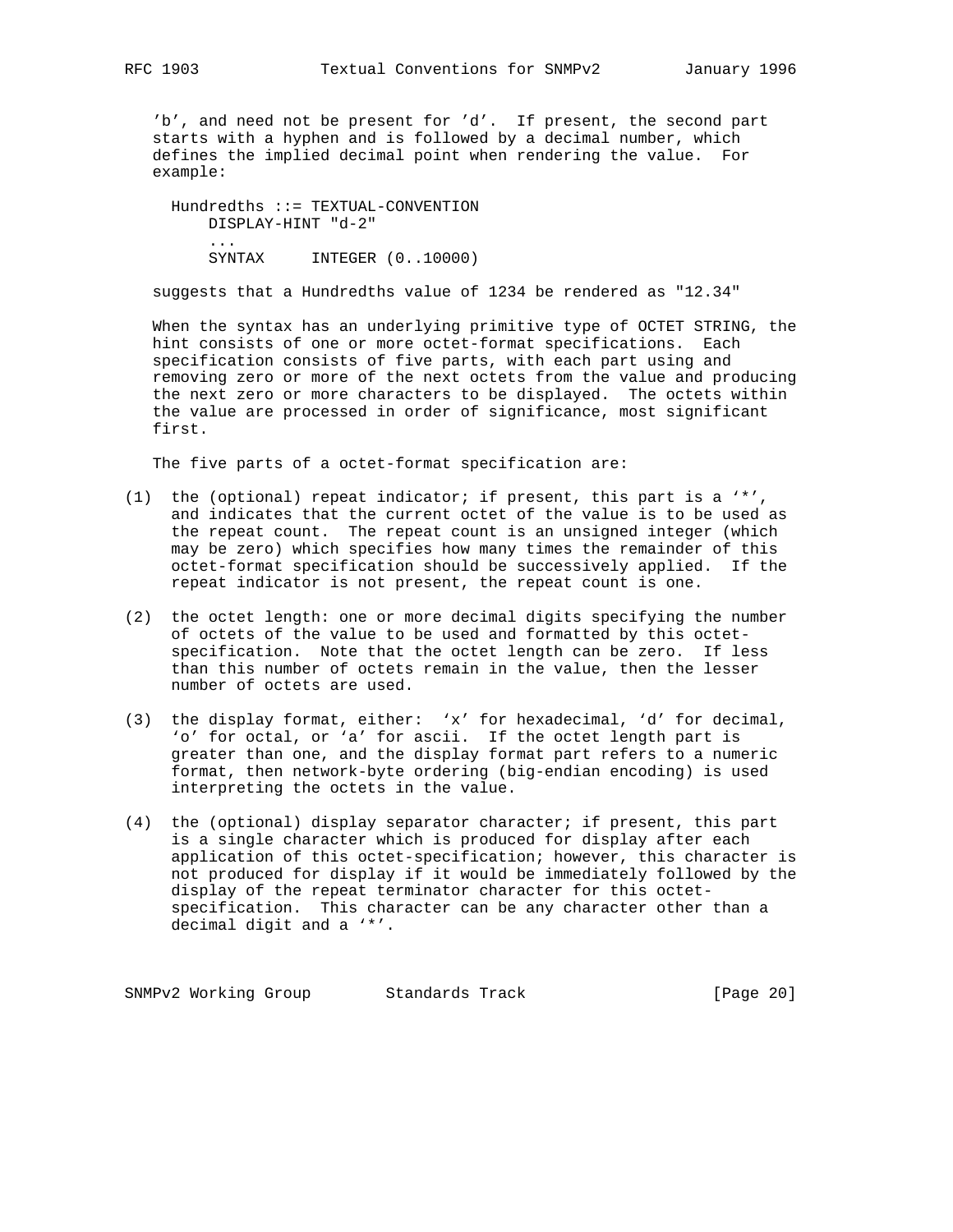(5) the (optional) repeat terminator character, which can be present only if the display separator character is present and this octet specification begins with a repeat indicator; if present, this part is a single character which is produced after all the zero or more repeated applications (as given by the repeat count) of this octet-specification. This character can be any character other than a decimal digit and a '\*'.

 Output of a display separator character or a repeat terminator character is suppressed if it would occur as the last character of the display.

 If the octets of the value are exhausted before all the octet-format specification have been used, then the excess specifications are ignored. If additional octets remain in the value after interpreting all the octet-format specifications, then the last octet-format specification is re-interpreted to process the additional octets, until no octets remain in the value.

3.2. Mapping of the STATUS clause

 The STATUS clause, which must be present, indicates whether this definition is current or historic.

 The values "current", and "obsolete" are self-explanatory. The "deprecated" value indicates that the definition is obsolete, but that an implementor may wish to support the use of this textual convention to foster interoperability with older implementations.

### 3.3. Mapping of the DESCRIPTION clause

 The DESCRIPTION clause, which must be present, contains a textual definition of the textual convention, which provides all semantic definitions necessary for implementation, and should embody any information which would otherwise be communicated in any ASN.1 commentary annotations associated with the object.

 Note that, in order to conform to the ASN.1 syntax, the entire value of this clause must be enclosed in double quotation marks, and therefore cannot itself contain double quotation marks, although the value may be multi-line.

3.4. Mapping of the REFERENCE clause

 The REFERENCE clause, which need not be present, contains a textual cross-reference to a related item defined in some other published work.

SNMPv2 Working Group Standards Track [Page 21]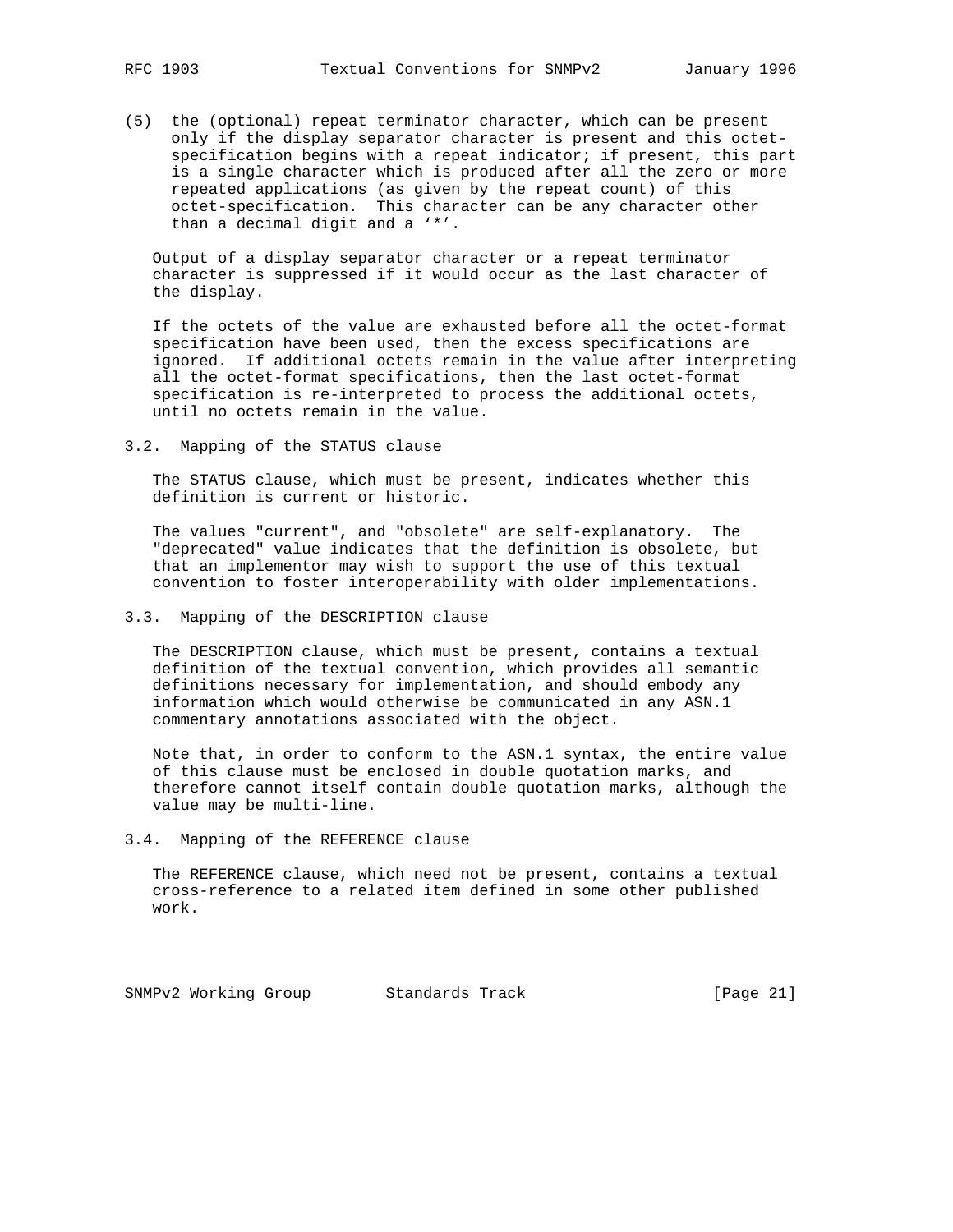3.5. Mapping of the SYNTAX clause

 The SYNTAX clause, which must be present, defines abstract data structure corresponding to the textual convention. The data structure must be one of the alternatives defined in the ObjectSyntax CHOICE or the BITS construct (see section 7.1 in [2]).

4. Security Considerations

Security issues are not discussed in this memo.

5. Editor's Address

 Keith McCloghrie Cisco Systems, Inc. 170 West Tasman Drive San Jose, CA 95134-1706 US

 Phone: +1 408 526 5260 EMail: kzm@cisco.com

6. Acknowledgements

 This document is the result of significant work by the four major contributors:

 Jeffrey D. Case (SNMP Research, case@snmp.com) Keith McCloghrie (Cisco Systems, kzm@cisco.com) Marshall T. Rose (Dover Beach Consulting, mrose@dbc.mtview.ca.us) Steven Waldbusser (International Network Services, stevew@uni.ins.com)

 In addition, the contributions of the SNMPv2 Working Group are acknowledged. In particular, a special thanks is extended for the contributions of:

 Alexander I. Alten (Novell) Dave Arneson (Cabletron) Uri Blumenthal (IBM) Doug Book (Chipcom) Kim Curran (Bell-Northern Research) Jim Galvin (Trusted Information Systems) Maria Greene (Ascom Timeplex) Iain Hanson (Digital) Dave Harrington (Cabletron) Nguyen Hien (IBM) Jeff Johnson (Cisco Systems) Michael Kornegay (Object Quest)

SNMPv2 Working Group Standards Track [Page 22]